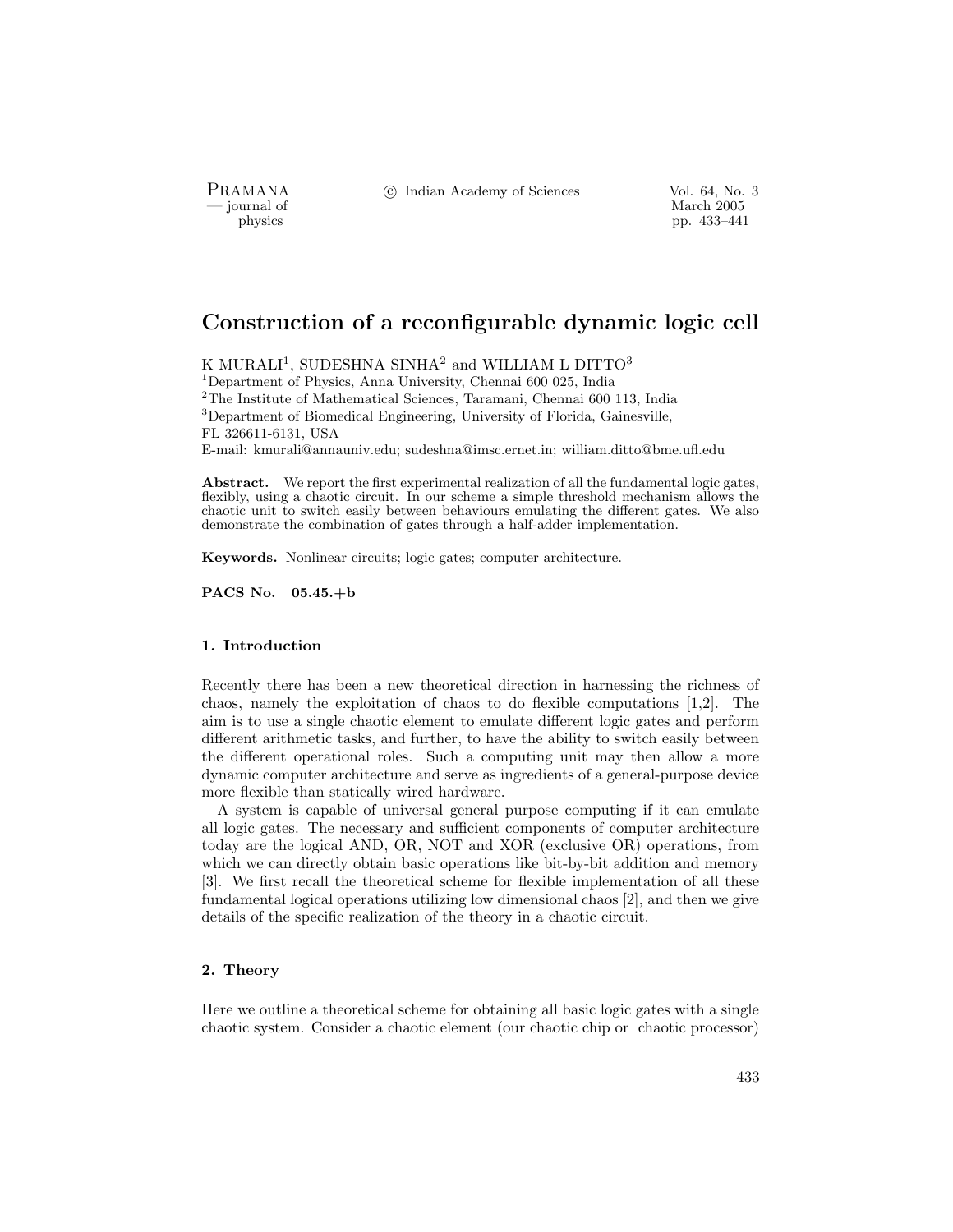K Murali, Sudeshna Sinha and William L Ditto

Table 1. The truth table of the basic logic operations. Column 1 shows AND  $(I_1, I_2)$ , column 2 shows OR  $(I_1, I_2)$  and column 3 shows XOR  $(I_1, I_2)$ , where the 2 inputs are  $I_1$  and  $I_2$ . Column 4 shows the NOT gate, where there is 1 input: I.

| I <sub>1</sub> | $\mathcal{L}_{2}$ | <b>AND</b> | OR. | <b>XOR</b> | <b>NOT</b> |
|----------------|-------------------|------------|-----|------------|------------|
| $\theta$       |                   |            |     |            |            |
| $\theta$       |                   |            |     |            |            |
|                |                   |            |     |            |            |
|                |                   |            |     |            |            |
|                |                   |            |     |            |            |

whose state is represented by a value  $x$ . In our scheme all the basic logic gate operations, AND, OR, NOT and XOR (see table 1 for the truth table), involve the following steps:

(1) Inputs:

 $x \to x_0 + X_1 + X_2$  for the AND, OR and XOR operations, and  $x \to x_0 + X$  for the NOT operation,

where  $x_0$  is the initial state of the system, and  $X = 0$  when  $I = 0$  and  $X = \delta$ (where  $\delta$  is a positive constant) when  $I = 1$ .

(2) Chaotic update, i.e.  $x \to f(x)$ , where  $f(x)$  is a chaotic function.

(3) Threshold mechanism to obtain output Z:

 $Z = 0$  if  $f(x) \leq x^*$ , and

 $Z = f(x) - x^*$  if  $f(x) > x^*$ ,

where  $x^*$  is the threshold. This is interpreted as logic output 0 if  $Z = 0$  and logic ouput 1 if  $Z = \delta$ . Since the system is chaotic, in order to specify the initial  $x_0$ accurately, one needs a controlling mechanism. Here we will employ a threshold controller to set the initial  $x_0$ . So in this example we will use the clipping action of the threshold controller to achieve the initialization, and subsequently to obtain the output as well.

Note that in our implementation we demand that the input and output have equivalent definitions (i.e. 1 unit is the same quantity for input and output), as well as among various logical operations. This requires that  $\delta$  assumes the same value throughout a network, and this will allow the output of one gate element to easily couple to another gate element as input, so that gates can be 'wired' directly into gate arrays implementing compounded logic operations.

In order to obtain all the desired input–output responses of the different gates, as displayed in table 1, we need to satisfy the conditions enumerated in table 2 simultaneously. Note that the symmetry of inputs reduces the four conditions in the truth table 1 to three distinct conditions, with rows 2 and 3 of table 1 leading to condition 2 in table 2.

So given a dynamics  $f(x)$  corresponding to the physical device in actual implementation, one must find values of threshold and initial state satisfying the conditions derived from the truth table to be implemented. For instance, table 3 shows the exact solutions of the initial  $x_0$  and threshold  $x^*$  which satisfy the conditions in table 2 when

434 Pramana – J. Phys., Vol. 64, No. 3, March 2005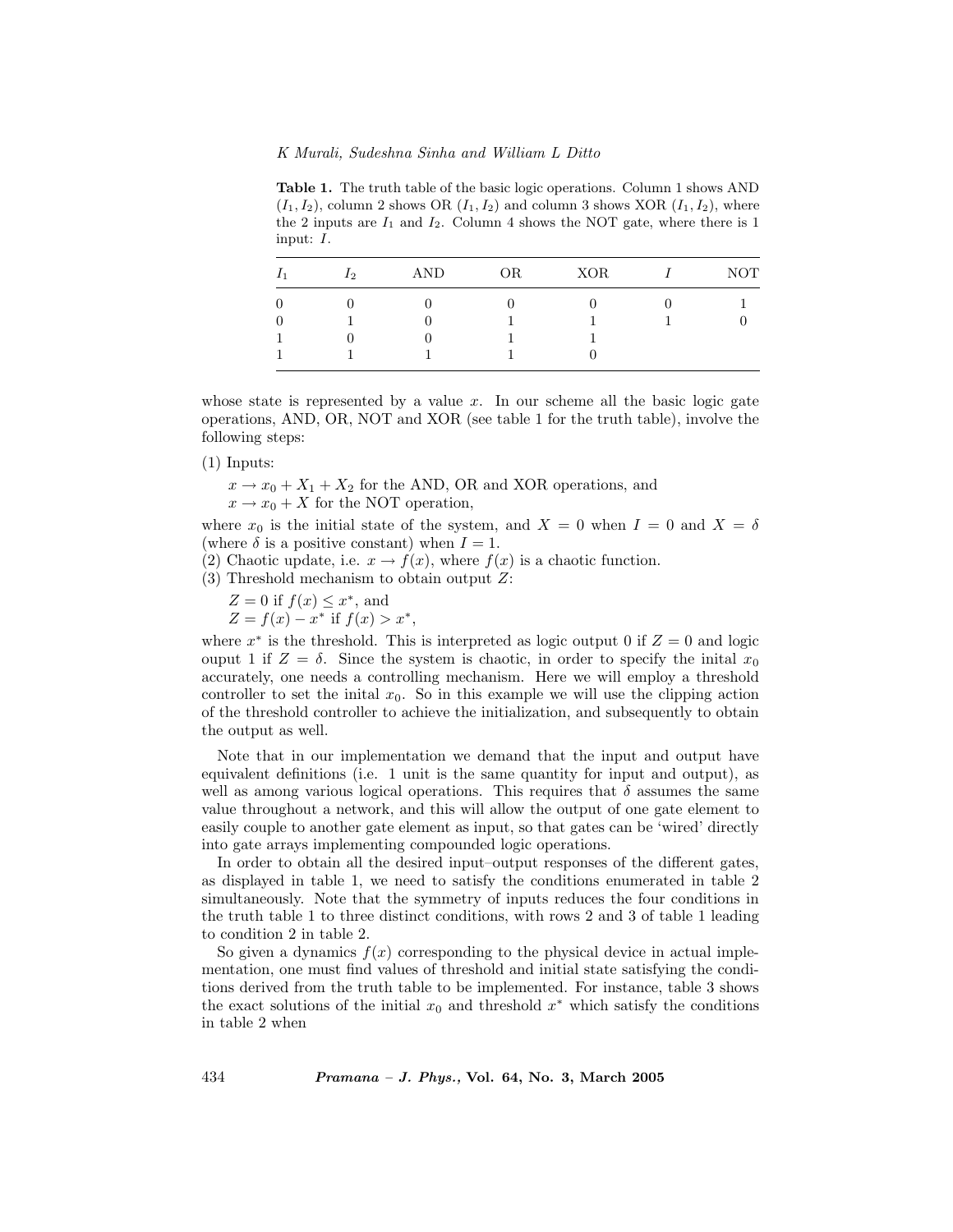Construction of a reconfigurable dynamic logic cell

Table 2. Necessary and sufficient conditions to be satisfied by a chaotic element in order to implement the logical operations AND, OR, XOR and NOT.

| Operation                     | AND                                                                                                        | OR.                              | XOR                              | NOT                        |
|-------------------------------|------------------------------------------------------------------------------------------------------------|----------------------------------|----------------------------------|----------------------------|
| Condition 1 $f(x_0) \leq x^*$ | Condition 2 $f(x_0 + \delta) \leq x^*$                                                                     | $f(x_0) \leq x^*$                | $f(x_0) \leq x^*$                | $f(x_0) - x^* = \delta$    |
|                               | Condition 3 $f(x_0 + 2\delta) - x^* = \delta$ $f(x_0 + 2\delta) - x^* = \delta$ $f(x_0 + 2\delta) \le x^*$ | $f(x_0 + \delta) - x^* = \delta$ | $f(x_0 + \delta) - x^* = \delta$ | $f(x_0 + \delta) \leq x^*$ |

Table 3. One specific solution of the conditions in table 2 which yields the logical operations AND, OR, XOR and NOT, with  $\delta = \frac{1}{4}$ .

| Operation | AND | ОR       | <b>XOR</b> | NOT |
|-----------|-----|----------|------------|-----|
| $x_0$     |     |          |            |     |
| $x^*$     |     | 11<br>16 |            |     |

 $f(x) = 4ax(1 - x)$ 

with parameter  $a = 1$ . The constant  $\delta = \frac{1}{4}$  is common to both input and output and to all logical gates. This is the system we will realize through an electrical circuit in this work.

Contrast our use of chaotic elements with the possible use of periodic elements on the one hand, and random elements on the other. It is not possible to extract all the different logic responses from the same element in the case of periodic components, as the temporal patterns are inherently very limited. So periodic elements do not offer much flexibility or versatility. Random elements on the other hand have many different temporal sequences. But they are not deterministic and so one cannot use them to design components. Only chaotic dynamics enjoys both richness of temporal behaviour as well as determinism. Here we have showed how one can select temporal responses corresponding to different logic gate patterns from such dynamics, and this ability allows us to construct flexible hardware.

However, note that while nonlinearity is absolutely necessary for implementing all the logic gates, chaos may not be always necessary. In the representative example of the logistic map presented here, solutions for all the gates exist only at the fully chaotic limit of the logistic map. But the degree of nonlinearity necessary for obtaining all the desired logic responses will depend on the system at hand and on



Figure 1. Schematic of the circuit.

Pramana – J. Phys., Vol. 64, No. 3, March 2005 435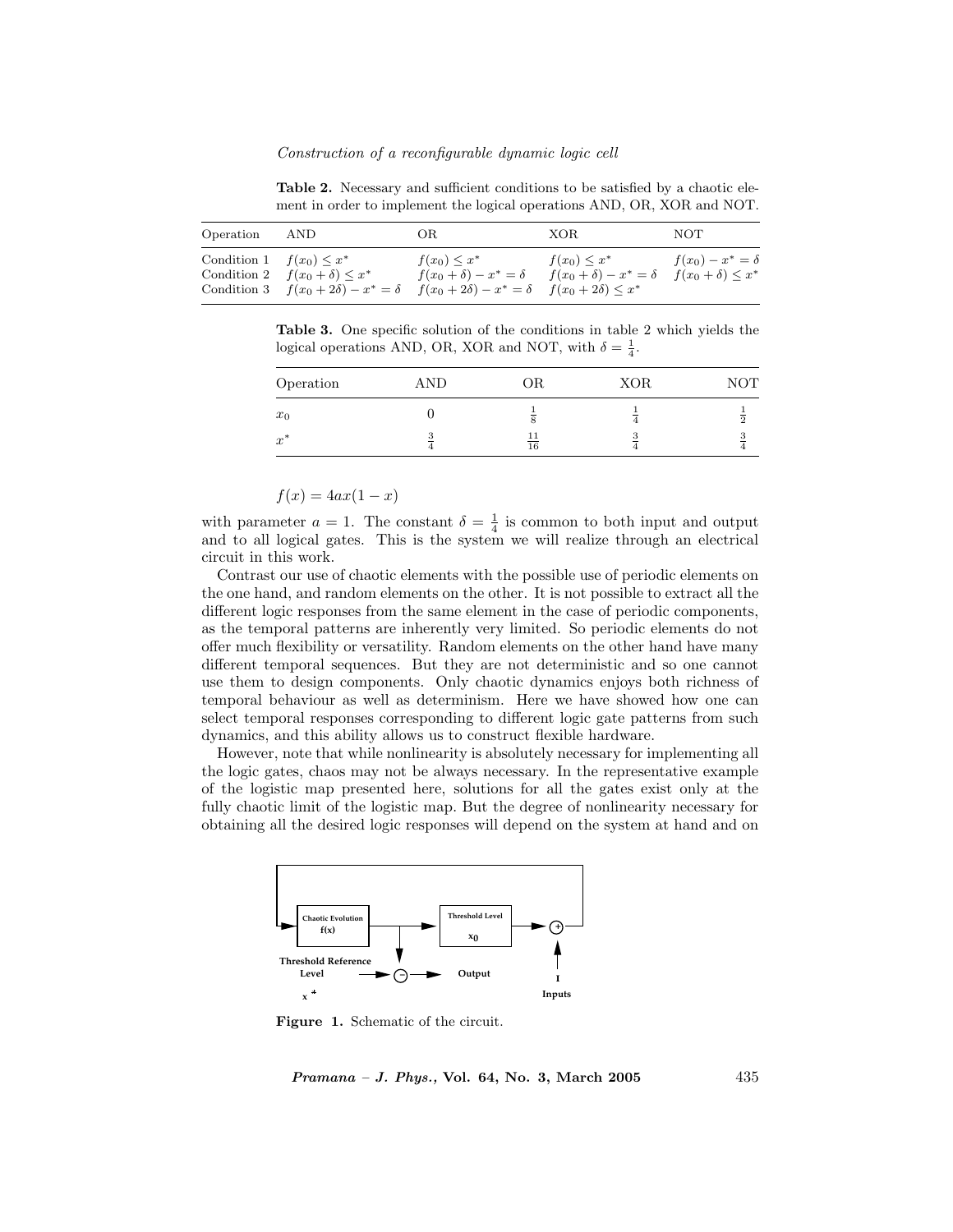



Figure 2. Circuit implementation of (a) logistic map module and (b) the timing pulses T1 and T2 generated from the clock generator providing a delay of feedback. The output voltage of OA3 becomes a new input voltage to the multiplier AD633 after passing through two sample-and-hold circuits provided the terminals A and B are connected together. The sample-and-hold circuits are constructed with LF398 or ADG412 ICs and they are triggered by T1 and T2. See text for more details.

the specific scheme employed to obtain the input–output mapping. It may happen that certain nonlinear systems will allow a wide range of logic responses without actually being chaotic.

Now in the section below we will present the experimental realization of the theory above, in a discrete electrical circuit.

#### 3. Experiment

Here we will present an implementation of the theory discussed in the section above, and we will verify that theoretical solutions, such as table 3, are indeed realizable in electronic circuits. The schematic of the circuit is given in figure 1. Here a

436 Pramana – J. Phys., Vol. 64, No. 3, March 2005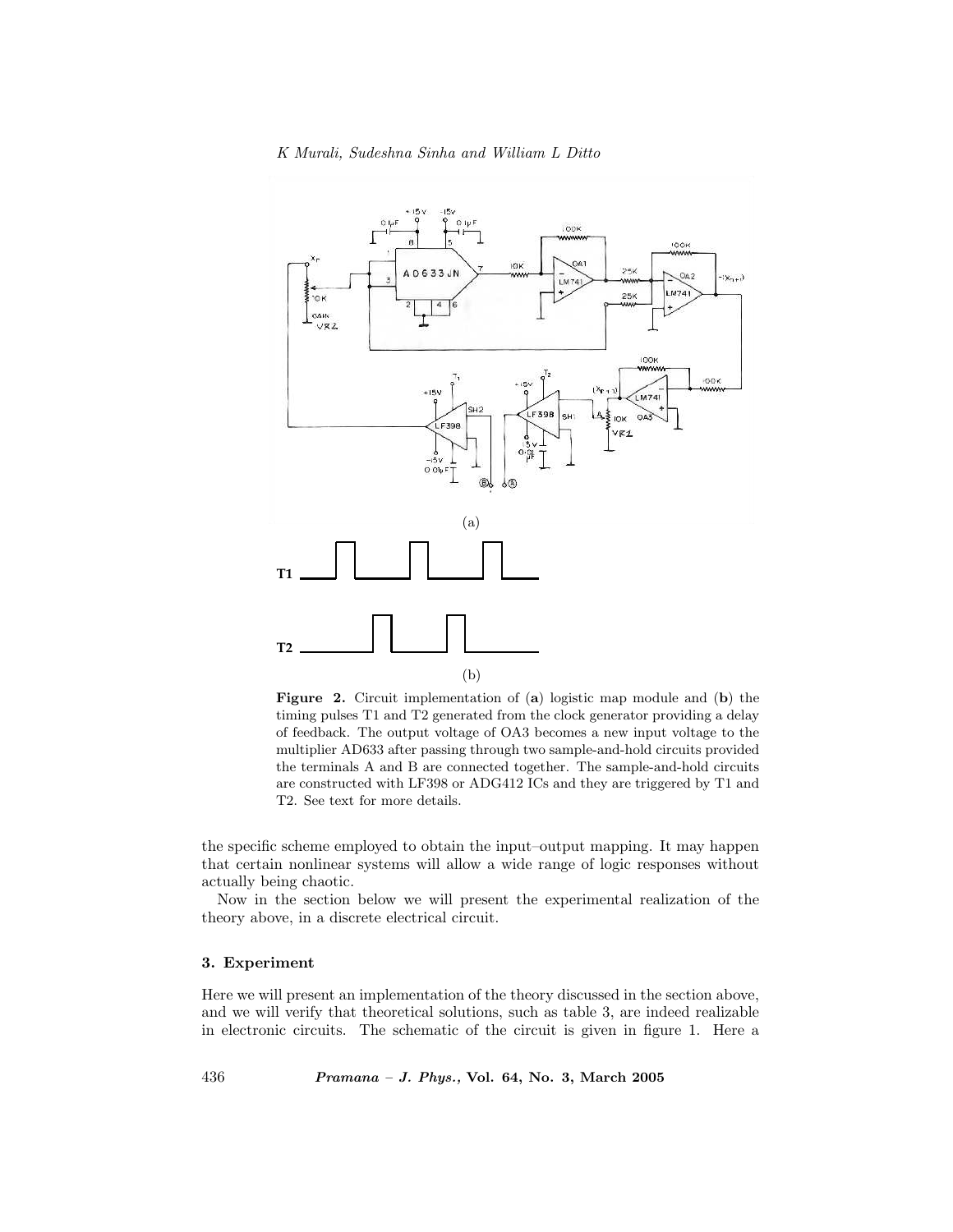

Construction of a reconfigurable dynamic logic cell

Figure 3. Circuit implementation of the flexible gates module. See text for details.

threshold controller with threshold level set by voltage level  $x_0$  is used. The logic level input  $I = I_1 + I_2$  is added to  $x_0$  and used as the new input to the logistic map iteration to generate  $x_{n+1}$ . This implements step 1 of the scheme. By using another threshold reference level voltage signal  $x^*$ , the signal difference between  $x_{n+1}$  and  $x^*$  is monitored as the logic level output. This constitutes the third (and final) step of the scheme.

In figure 2a the circuit realization of the chaotic logistic map is depicted. In the circuit implementation  $x_{n-1}, x_n$  and  $x_{n+1}$  denote voltages normalized by 10 V as the unit. An analog multiplier IC AD633 is used as a squarer and it produces the output voltage of  $x_n^2/10$  V for the given  $x_n$  as the input. By using suitable scale changer, summing amplifier and an invertor the voltage proportional to  $x_{n+1}$ is available at the output of op-amp (OA3) circuit. A variable resistor VR1 is employed to control the parameter  $\alpha$  from 0 to 1 in the logistic map. The output voltage of OA3 becomes a new input voltage to the multiplier AD633 after passing through two sample-and-hold circuits (SH1 and SH2) provided the terminals A and B are connected together. The sample-and-hold circuits are constructed with

Pramana – J. Phys., Vol. 64, No. 3, March 2005 437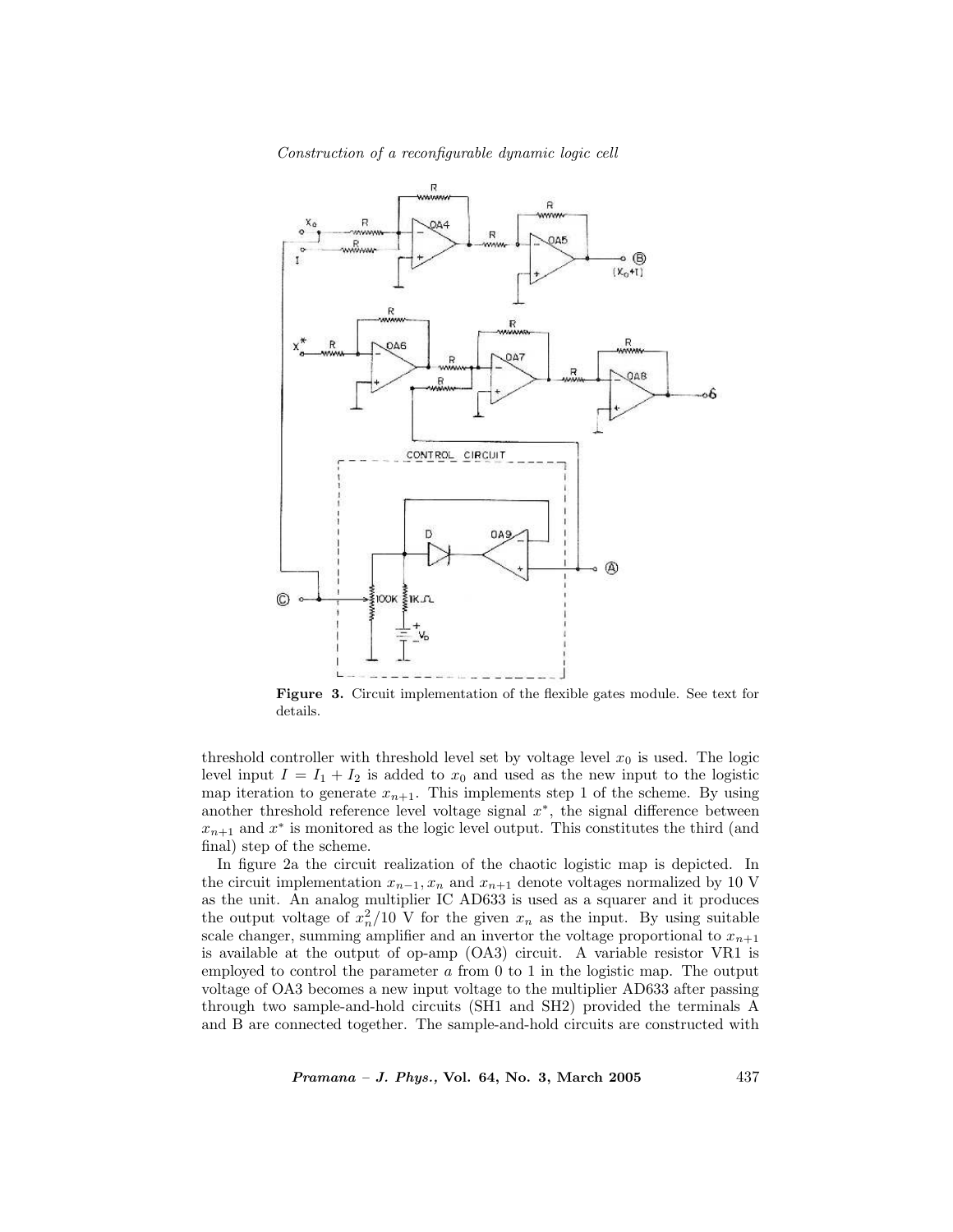

K Murali, Sudeshna Sinha and William L Ditto

Figure 4. Timing sequences of the OR gate implementation (left): (i) First input  $I_1$ , (ii) second input  $I_2$ , (iii) state after chaotic update  $f(x)$ , and (iv) output obtained by thresholding; and timing sequences of the NOT gate implementation (right): (i) Input I, (ii) state after chaotic update  $f(x)$ , and (iii) output obtained by thresholding (accuracy within 5 mV).



Figure 5. Schematic representation of the half adder implementation on inputs  $I_1$  and  $I_2$ , with SUM  $\equiv$  XOR  $(I_1, I_2)$  and CARRY  $\equiv$  AND  $(I_1, I_2)$ .

LF398 or ADG412 ICs and they are triggered by suitable delayed timing pulses T1 and T2 (shown in figure 2b). The timing pulses are usually generated from the clock generator providing a delay of feedback and the delay is essential for obtaining the solution  $x_{n+1}$  of the logistic map. Usually the clock rate of either 5 kHz or 10 kHz is used.

If the terminals A and B in figure 2a are connected to the respective terminals of the circuit of figure 3, we have the general circuit configuration for the flexible

438 Pramana – J. Phys., Vol. 64, No. 3, March 2005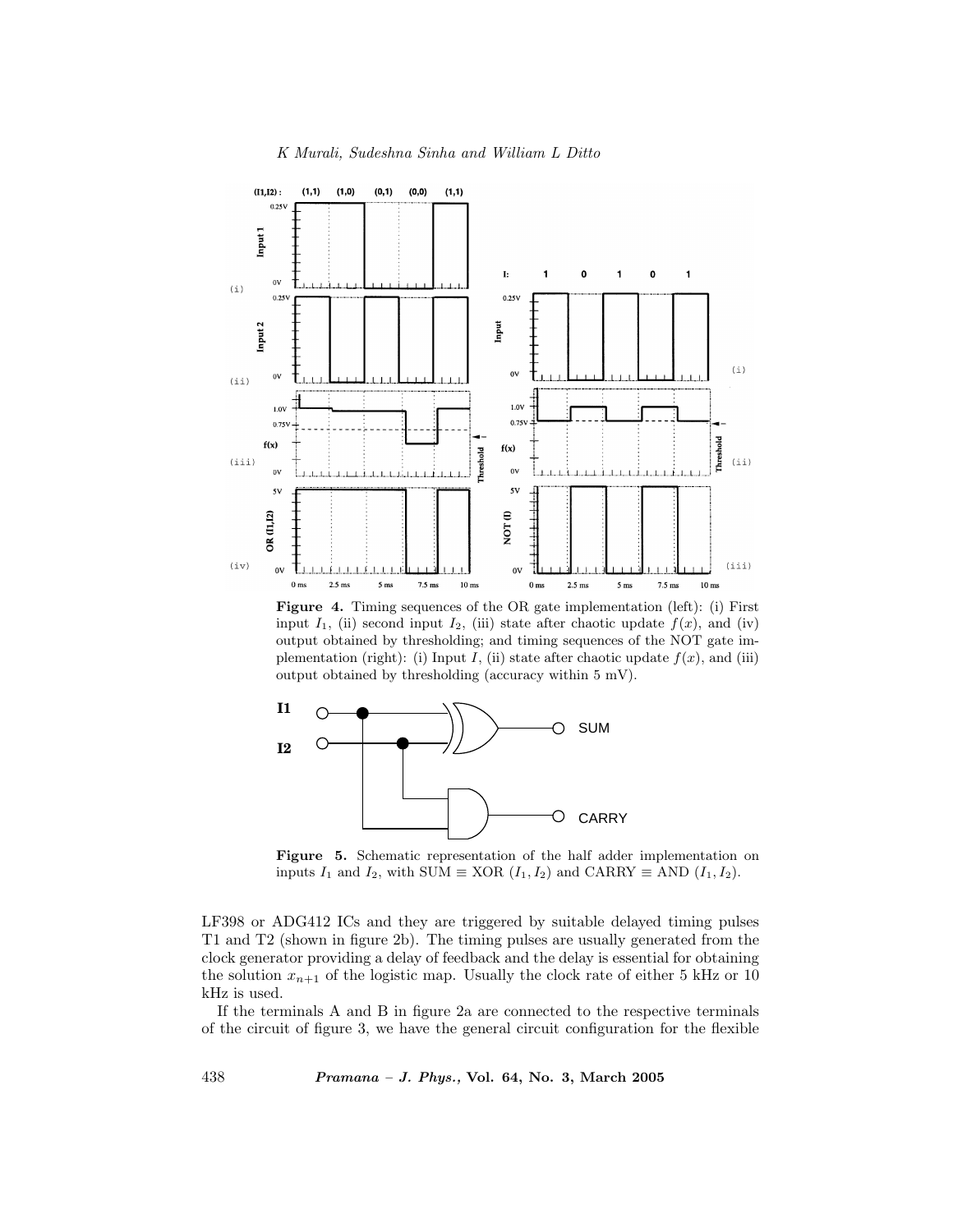

Construction of a reconfigurable dynamic logic cell

Figure 6. Timing sequences of the half adder implemented by the schematic circuit in figure 5 (accuracy within 5 mV).

logic gate implementation. In the circuit, all input and output variables are again normalized by 10 V. The control circuit (dotted line box) is the threshold control unit which generates the signal  $x_0$  at terminal C corresponding to the input signal  $x_{n+1}$  at A under the threshold control voltage  $V_0$ . The input voltage  $I = 0$  V, 0.25 V or 0.5 V correspond to different logic gates. Here  $x^*$  is another reference threshold voltage used to produce the difference voltage  $\delta$  from the  $x_{n+1}$  signal. This  $\delta$  and the input signal I determine the logic condition of the different gates. Here op-amps OA4 to OA9 are implemented with  $\mu$ A741 or AD712. The resistor  $R = 100 \text{ k}\Omega$  and diode  $D = IN4148$  or IN34A.

Figure 4 shows the timing sequences of the implementation of two representative gates. The output waveforms are generated with both PSPICE circuit simulations

Pramana – J. Phys., Vol. 64, No. 3, March 2005 439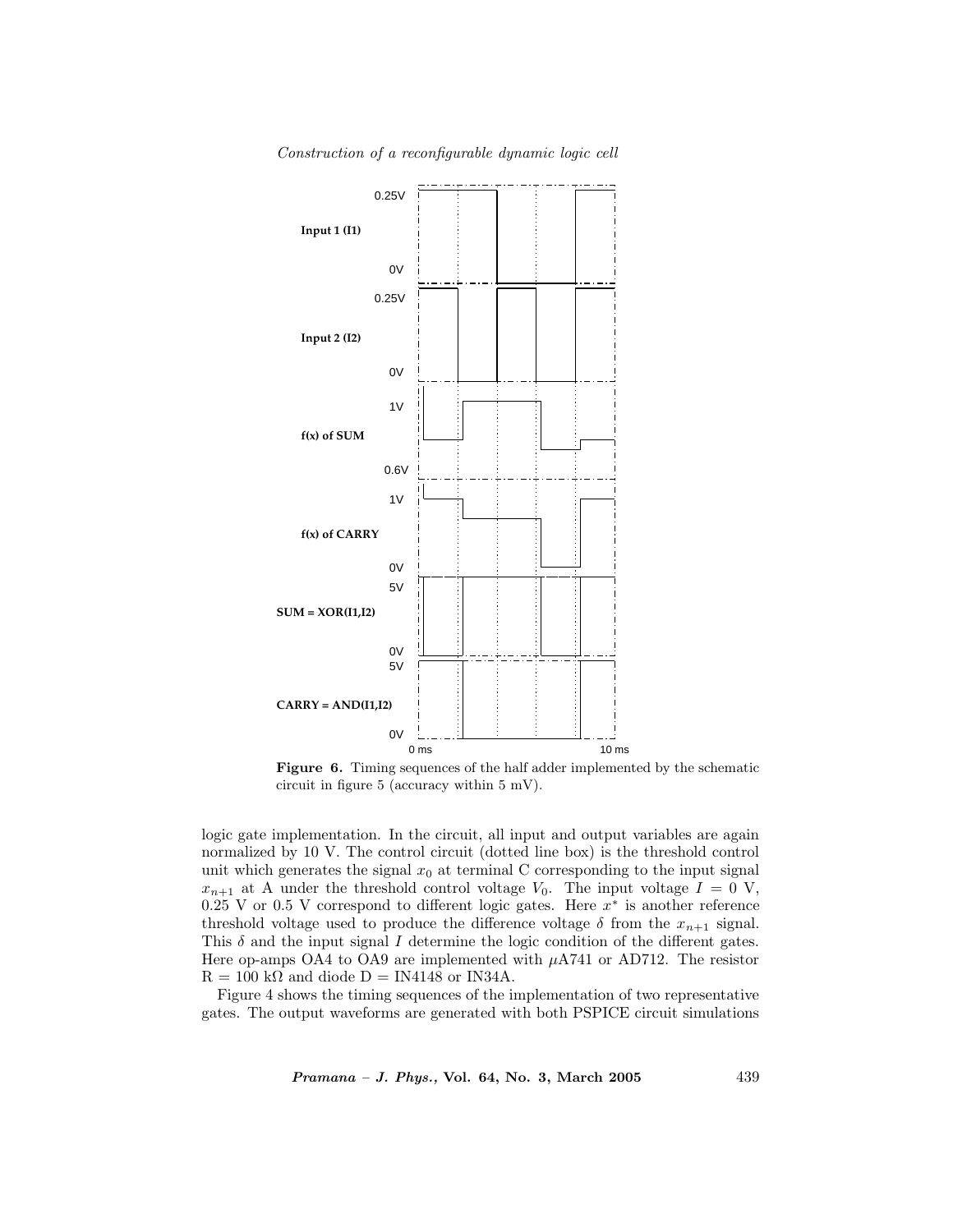#### K Murali, Sudeshna Sinha and William L Ditto

and through hardware implementations. Figure 5 shows the schematic of the circuit implementing the half adder and figure 6 shows its corresponding timing sequences. These waveforms are again straightforwardly obtained in both simulation and experiments.

### 4. Conclusions

In summary, we have experimentally demonstrated the direct and flexible implementation of all the basic logic gates utilizing nonlinear dynamics. The richness of the dynamics allows us to reverse engineer and select all the different gate responses from the same processor by simply setting suitable threshold levels. These threshold levels are known exactly from theory and thus available as a look-up table [4]. Arrays of such logic gates can conceivably be programmed on the run (for instance, with a stream of threshold values being sent in by an external program) to be optimized for the task at hand. For instance they may serve flexibly as an arithmetic processing unit or a unit of memory, and can be swapped, as the need demands, to be one or the other. Thus architectures based on such logic implementations may serve as ingredients of a general-purpose computing device more flexible than statically wired hardware.

Finally, what advantages could universal programmable analog logic gates convey over existing approaches and technologies? Where could it potentially be better? Of course we cannot answer this question without defining 'better' in this context. We can define better in many ways: (1) faster, (2) easier to fabricate (and cheaper), (3) reprogrammable, (4) robust to damage or errors and (5) reconfigurable. The easiest metric is faster. It has been demonstrated that high speed electrical [5,6] and optical [6–8] chaotic systems can be fabricated and controlled with frequencies higher than 1 GHz. Obviously, implementations of threshold controllers at these frequencies are a natural future extension. Another metric is the ease of fabrication. Universal programmable analog logic gates can be constructed from a single chaotic circuit. Thus we can envision that all elements can be identical. This could enable more efficient packing in analog programmable logic gate implementations as well as more efficient designs. Another significant potential advantage is also related to making all elements identical. With clever programming approaches that take advantage of identical elements, elements that can endure damage or error can be effectively disconnected from the whole bath of elements and the remaining elements can continue normal operations (albeit with possibly slower operation). Finally, such computing approaches are fundamentally reconfigurable. Specifically since nonlinear electronic and optical components have been shown to be controllable with very small latencies (in nanosecond and below range), we can reasonably imagine logic gates that can be reconfigured, in principle, at GHz frequencies (and above) to change function and operation subject only to the latencies of the hardware, and software and hardware controllers. In conclusion, we have demonstrated a universal programmable logic gate that could potentially provide the starting point for more mature approaches to faster, robust and reconfigurable computational platforms based on the principle of large numbers of identical, reconfigurable and programmable dynamical logic cells.